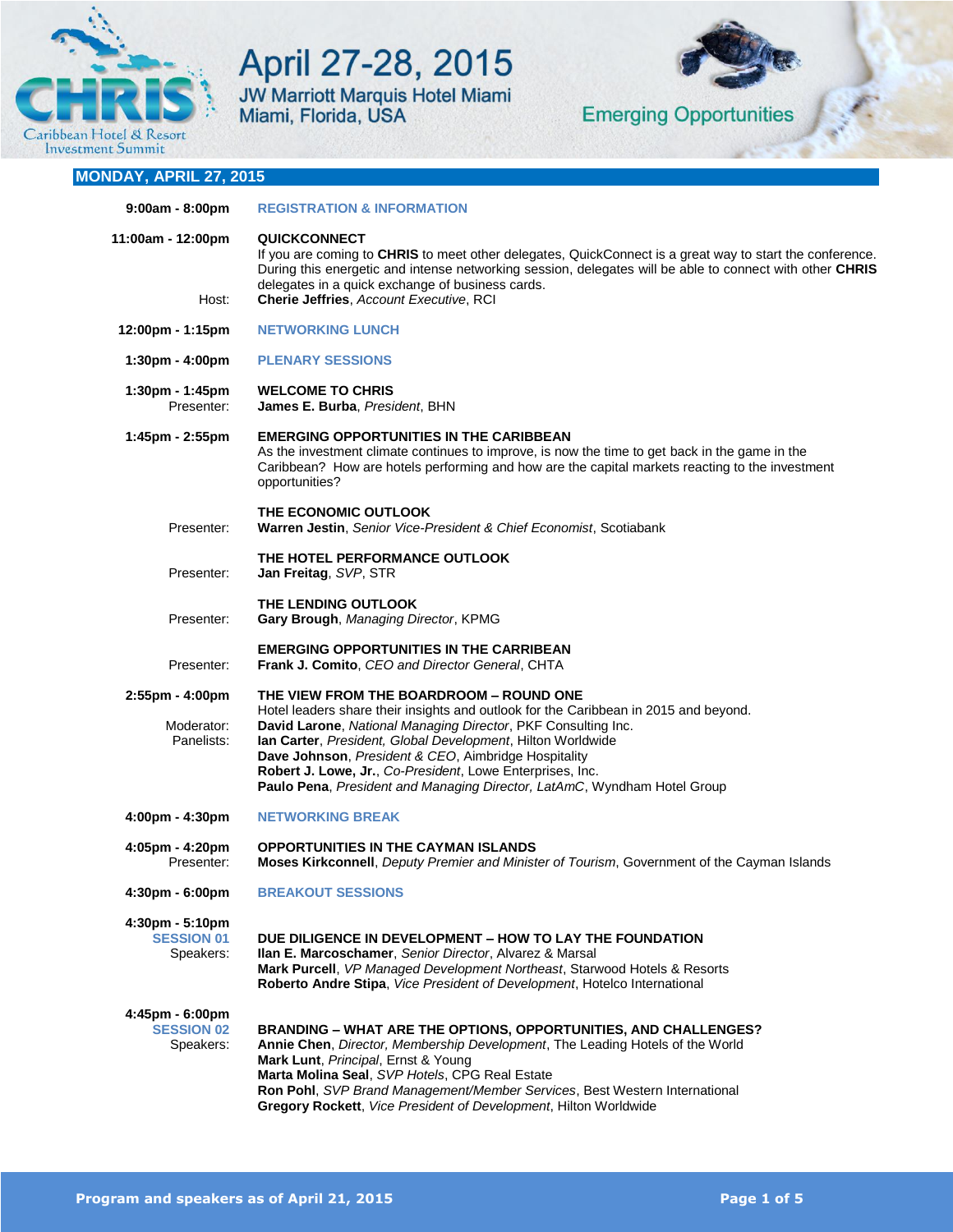

# April 27-28, 2015 **JW Marriott Marquis Hotel Miami** Miami, Florida, USA



# **MONDAY, APRIL 27, 2015**

| <b>SESSION 03</b><br>Speakers:                    | <b>HOW TO WORK WITH THE GOVERNMENT TO GET YOUR DEAL DONE</b><br>McHale S. C. Andrew, Chief Executive Officer, Invest Saint Lucia<br>Robert MacLellan, Principal, MacLellan & Associates<br>John Perrottet, Global Lead of Tourism, World Bank Group<br><b>Michael Register, Partner, Trust Hospitality</b><br>Alberto Reyes, Partner, Guzman Ariza Law Firm |              |
|---------------------------------------------------|-------------------------------------------------------------------------------------------------------------------------------------------------------------------------------------------------------------------------------------------------------------------------------------------------------------------------------------------------------------|--------------|
| 5:20pm - 6:00pm<br><b>SESSION 04</b><br>Speakers: | DUE DILIGENCE IN ACQUISITIONS – HOW TO UNCOVER WHAT LIES BENEATH THE SAND<br><b>Christian Charre, Senior Vice President, CBRE Hotels</b><br>Rich Cortese, SVP, Aimbridge Hospitality<br>Greg O'Stean, Chief Development Officer, Americas, Carlson Rezidor Hotel Group                                                                                      |              |
| 6:30pm - 9:00pm                                   | <b>OPENING NETWORKING RECEPTION &amp; THE BATTLE OF THE RUMS</b><br>Don't miss the gala opening reception of <b>CHRIS</b> and the return of the Battle of the Rums! You<br>won't want to miss this event.                                                                                                                                                   |              |
| Meets In:                                         | <b>1 HOTEL SOUTH BEACH</b>                                                                                                                                                                                                                                                                                                                                  |              |
| Host:                                             | John Fareed, Principal, JFHC, LLC                                                                                                                                                                                                                                                                                                                           |              |
| Champions:                                        | Gosling's Rum - Bermuda (2014 winner)                                                                                                                                                                                                                                                                                                                       |              |
|                                                   | Brinley Gold Shipwreck Rum - St. Kitts (2013 winner)                                                                                                                                                                                                                                                                                                        | <b>HOTEL</b> |
|                                                   | Rhum Barbancourt – Haiti (2012 winner)                                                                                                                                                                                                                                                                                                                      | South peach  |

### **TUESDAY, APRIL 28, 2015**

| 7:30am - 8:00pm                                     | <b>REGISTRATION &amp; INFORMATION</b>                                                                                                                                                                                                                                                                                                                                                                          |
|-----------------------------------------------------|----------------------------------------------------------------------------------------------------------------------------------------------------------------------------------------------------------------------------------------------------------------------------------------------------------------------------------------------------------------------------------------------------------------|
| $7:45$ am - 8:45am                                  | <b>CONTINENTAL BREAKFAST</b>                                                                                                                                                                                                                                                                                                                                                                                   |
| $8:45$ am - 10:30am                                 | <b>PLENARY SESSIONS</b>                                                                                                                                                                                                                                                                                                                                                                                        |
| $8:45$ am - $9:00$ am<br>Speaker:                   | <b>WELCOME BACK</b><br>Jonathon S. Zink, Managing Director, BHN                                                                                                                                                                                                                                                                                                                                                |
| Moderator:<br>Panelists:                            | THE VIEW FROM THE BOARDROOM - ROUND TWO<br>Leaders talk about the dynamic and expanding all-inclusive segment.<br>Liam J. Day, Managing Director, BCQS International<br>Xavier Mufraggi, CEO North America, Club Med<br>Adam Stewart, Chief Executive Officer, Sandals Resorts<br>Bruce D. Wardinski, Chairman & CEO, Playa Hotels & Resorts<br>Alejandro Zozaya, Chief Executive Officer, Apple Leisure Group |
| Co-Presenters:                                      | SOCIAL MEDIA - FACTS, FICTION, AND FINANCIAL SUCCESS<br>John Fareed, Principal, JFHC, LLC<br>Bruce Turkel, CEO / ECD, Turkel Brands                                                                                                                                                                                                                                                                            |
| 10:30am - 11:00am                                   | <b>NETWORKING BREAK</b>                                                                                                                                                                                                                                                                                                                                                                                        |
| 10:35am - 10:50am<br>Meets In:<br>Presenter:        | <b>OPPORTUNITIES IN JAMAICA</b><br><b>MET 6</b><br><b>Carol Straw, Manager, Tourism and Agriculture, JAMPRO</b>                                                                                                                                                                                                                                                                                                |
| 11:00am - 12:30pm                                   | <b>BREAKOUT SESSIONS</b>                                                                                                                                                                                                                                                                                                                                                                                       |
| 11:00am - 11:40am<br><b>SESSION 05</b><br>Speakers: | ALL-INCLUSIVE RESORTS - A BUSINESS MODEL WORTH INVESTING IN?<br><b>Camilo Bolanos.</b> VP Development & Real Estate, Hyatt Hotels Corporation<br>Sabrina Cendral, VP Marketing & Digital North America, Club Med<br>Robbie Karver, Senior Manager, Ernst & Young                                                                                                                                               |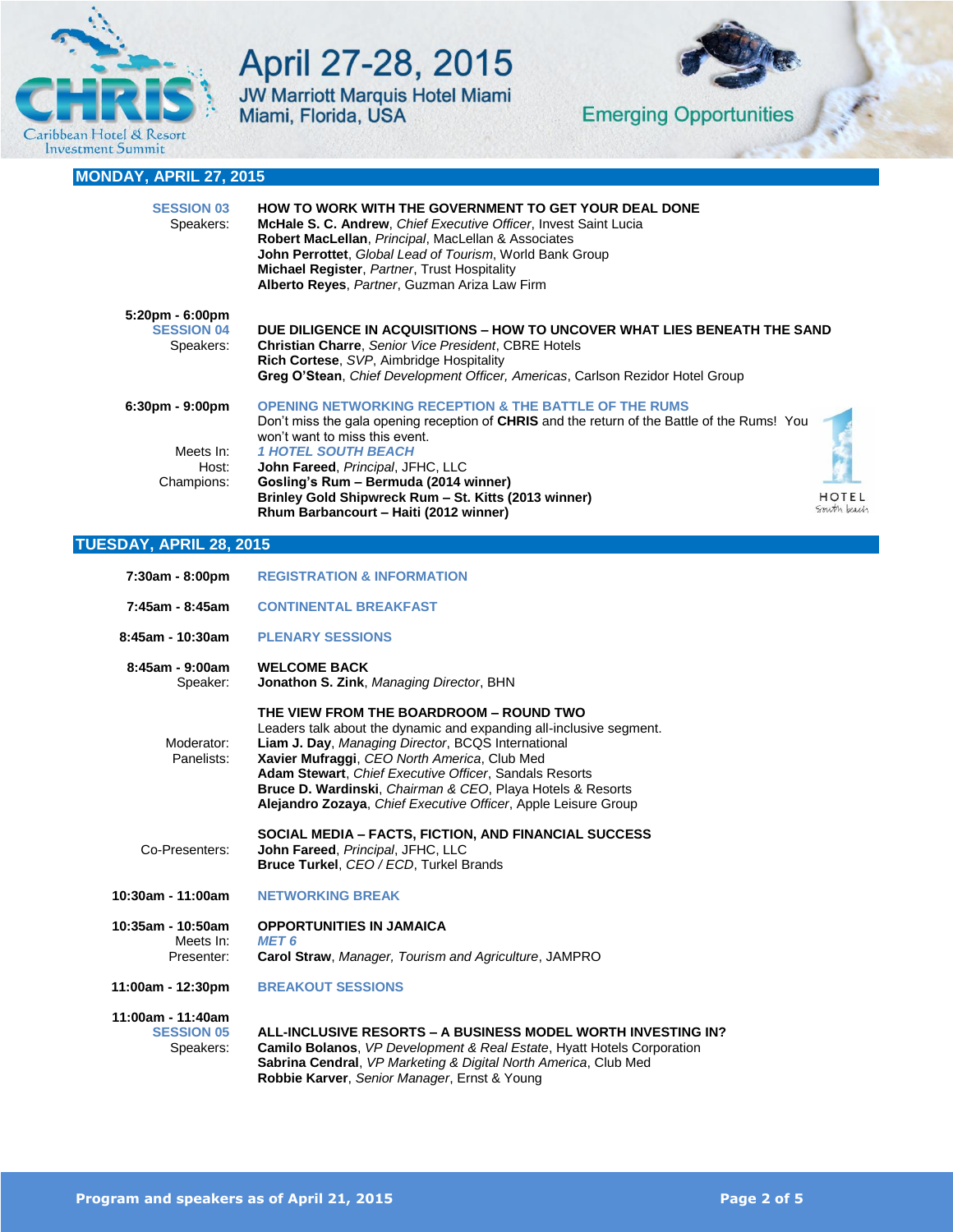

# April 27-28, 2015 JW Marriott Marquis Hotel Miami<br>Miami, Florida, USA



**Emerging Opportunities** 

# **TUESDAY, APRIL 28, 2015**

| 11:15am - 12:15pm<br><b>SESSION 06</b><br>Speakers: | LIFESTYLE HOTELS – REDEFINITION ON THE HORIZON? WHERE ARE THE OPPORTUNITIES?<br>Michelle M. Finn, SVP, ST Media Group<br>Mark Keiser, Chief Development Officer, Baccarat Hotels/1 Hotels<br>Roland Mouly, Vice President Development, Carlson Rezidor Hotel Group<br>Mike Muir, VP No. Am. Development, Best Western International<br>Todd G. Wynne-Parry, Executive Vice President Development, Commune Hotels and Resorts                                                                                                                                                                              |
|-----------------------------------------------------|-----------------------------------------------------------------------------------------------------------------------------------------------------------------------------------------------------------------------------------------------------------------------------------------------------------------------------------------------------------------------------------------------------------------------------------------------------------------------------------------------------------------------------------------------------------------------------------------------------------|
| 11:15am - 12:15pm<br><b>SESSION 07</b><br>Speakers: | MIXED-USE PROJECTS – INCORPORATING SHARED OWNERSHIP, RESIDENTIAL, AND MORE<br><b>INTO THE DEVELOPMENT</b><br>Richard F. Davis, Co-Chair, Hospitality Group, Greenberg Traurig, LLP<br>Erin R. Green, Vice President Development - Americas, Rosewood Hotels & Resorts<br>Eugenio Macouzet, Sr Vice President HOA's & Caribbean, RCI<br>Hector A. Medina, Manager, Alvarez & Marsal<br>Kel Thompson, Director, Thompson Resorts Ltd.                                                                                                                                                                       |
| 11:50am - 12:30pm<br><b>SESSION 08</b><br>Speakers: | LUXURY HOTELS - WHAT IS THE NEW LUXURY?<br>Gregory T. Bohan, Instructor/Special Programs, Florida Atlantic University<br>Matthew Sparks, SVP Luxury Corporate Development, Hilton Worldwide<br>Ralph W. Taylor, CEO, The SoCo Hotel                                                                                                                                                                                                                                                                                                                                                                       |
| 12:30pm - 2:30pm                                    | <b>LUNCH - AWARDS &amp; PRIZES</b>                                                                                                                                                                                                                                                                                                                                                                                                                                                                                                                                                                        |
| Presenters:                                         | THE RISING STAR AWARD<br>Celebrating its fifth year at CHRIS, the Rising Star Award was created by ISHC in collaboration with BHN<br>to celebrate the excellence of young emerging leaders in the Caribbean hospitality industry and to reward<br>an outstanding individual each year. The candidate must be 35 years of age or under, currently work in a<br>hospitality-related field, be living and working in the Caribbean, and be recognized by leaders of his or her<br>own hotel or organization as a rising star.<br>Andrea Belfanti, Executive Director, ISHC<br>James E. Burba, President, BHN |
| Recipient:                                          | <b>Christal V. Stubbs, Director of Human Resources, British Colonial Hilton Nassau</b><br><b>CHRIS DEAL OF THE YEAR AWARDS</b><br>These awards recognize the most significant and/or dynamic new development and transaction of the year<br>for 2014. Nominees are derived by a committee of investment experts, while final selection is made by a<br>delegate vote immediately prior to CHRIS.                                                                                                                                                                                                          |
| Presenter:                                          | <b>DEVELOPMENT OF THE YEAR</b><br>Liam J. Day, Managing Director, BCQS International                                                                                                                                                                                                                                                                                                                                                                                                                                                                                                                      |
| Presenter:                                          | SINGLE ASSET TRANSACTION OF THE YEAR<br>Kent Schwarz, Executive Vice President, Colliers International                                                                                                                                                                                                                                                                                                                                                                                                                                                                                                    |
| Speaker:                                            | <b>KEYNOTE PRESENTATION</b><br>Rene Godefroy, Founder and CEO, Village Hero Inc.                                                                                                                                                                                                                                                                                                                                                                                                                                                                                                                          |
| $2:30pm - 3:00pm$                                   | <b>NETWORKING BREAK</b>                                                                                                                                                                                                                                                                                                                                                                                                                                                                                                                                                                                   |
| 2:35pm - 2:50pm<br>Meets In:<br>Presenter:          | <b>OPPORTUNITIES IN HAITI</b><br><b>MET 6</b><br>Stephanie Balmir Villedrouin, Minister of Tourism, Ministry of Tourism and Creative Industries of Haiti                                                                                                                                                                                                                                                                                                                                                                                                                                                  |
| $3:00$ pm - $4:30$ pm                               | <b>BREAKOUT SESSIONS</b>                                                                                                                                                                                                                                                                                                                                                                                                                                                                                                                                                                                  |
| $3:00$ pm - $3:40$ pm                               | <b>CARIBBEAN CAPITAL ROUNDTABLES - ROUND ONE</b><br>Back by popular demand, the Caribbean Capital Roundtables are being held back-to-back and designed<br>to be highly interactive sessions between hotel capital providers and CHRIS delegates. Designed with<br>the delegate's needs in mind, the sessions will repeat so those interested in different sources of capital<br>may attend more than one session.                                                                                                                                                                                         |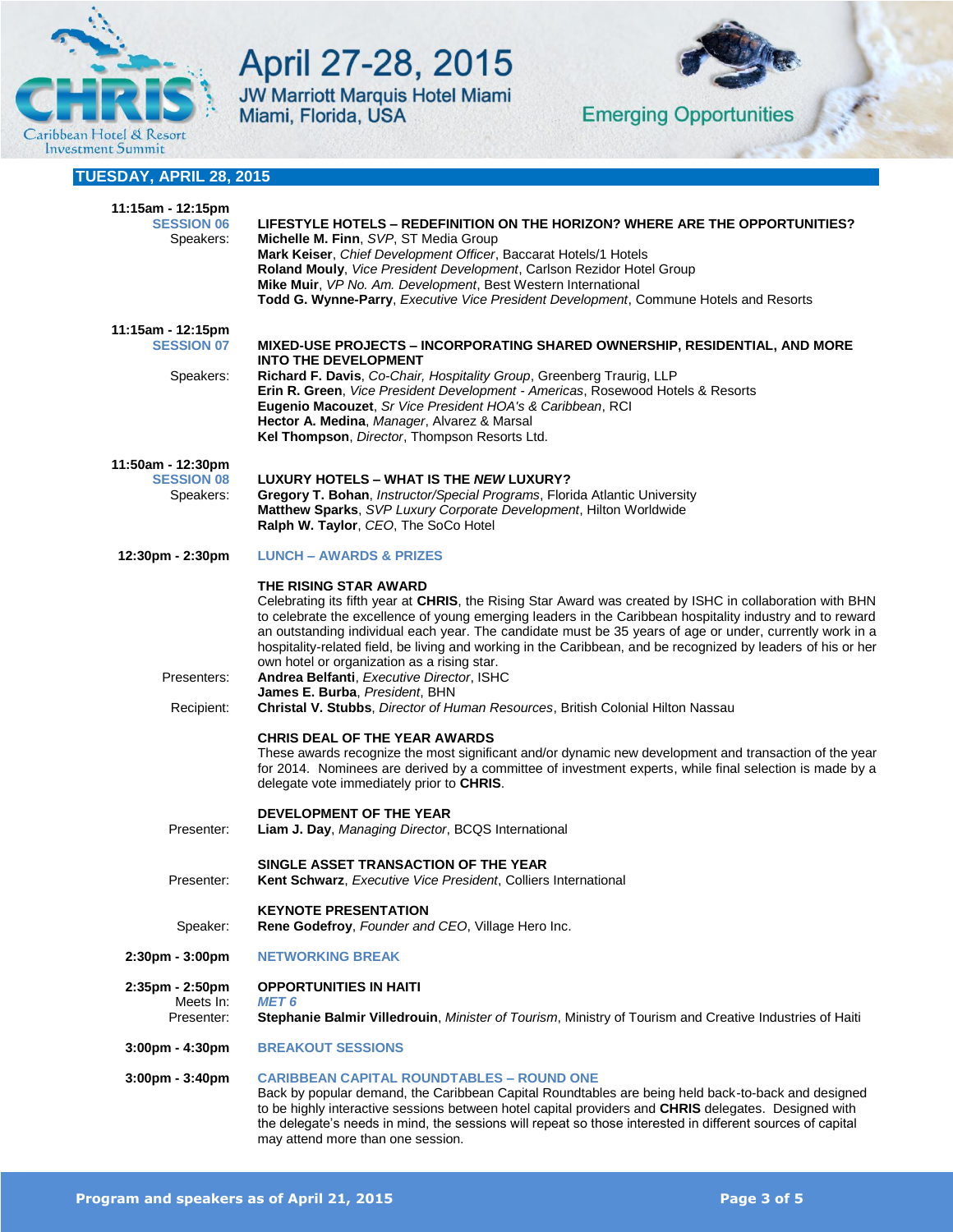

# April 27-28, 2015 JW Marriott Marquis Hotel Miami<br>Miami, Florida, USA



**Emerging Opportunities** 

| TUESDAY, APRIL 28, 2015                 |                                                                                                                                                                                                                                                                                                                                                                                                                       |
|-----------------------------------------|-----------------------------------------------------------------------------------------------------------------------------------------------------------------------------------------------------------------------------------------------------------------------------------------------------------------------------------------------------------------------------------------------------------------------|
| <b>SESSION A</b><br>Host:<br>Panelists: | <b>EQUITY – GROUP ONE</b><br>Fernando Garcia-Chacon, Executive Vice President, JLL's Hotels & Hospitality Group<br>Rogerio Basso, EVP - Acquisitions & Development, Terranum Hotels<br>Fernando Mulet, Vice President of Development, Playa Hotels & Resorts<br>Joel Rosen, Partner, Geolo Capital<br>Russell D. Urban, EVP - Business Development & Acquisitions, Destination Hotels                                 |
| <b>SESSION B</b><br>Host:<br>Panelists: | <b>EQUITY – GROUP TWO</b><br>Scott D. Smith, Sr. Vice President, PKF Consulting<br>David Brillembourg, Chairman & CEO, Bricapital<br>Patrick Freeman, President, Cisneros Real Estate<br>James Salter, Founder, CM&D<br>Wesley Stumbo, President and CEO, Bluegrass Equity Partners                                                                                                                                   |
| <b>SESSION C</b><br>Host:<br>Panelists: | <b>DEBT</b><br>Simon Townend, Partner, KPMG Advisory Caribbean<br>Isabel de Caires, Associate, CIBC FirstCaribbean International Bank<br>Neil Freeman, Chairman & CEO, Aries Capital, LLC<br>Santiago L. Porta, Principal Investment Officer, IFC - World Bank Group<br>Adam Rosenberg, Managing Director, Fortress Investment Group<br>Stefan C. M. Wright, Lead Investment Officer, Inter-American Development Bank |
| $3:50$ pm - $4:30$ pm                   | <b>CARIBBEAN CAPITAL ROUNDTABLES - ROUND TWO</b>                                                                                                                                                                                                                                                                                                                                                                      |
| <b>SESSION A</b><br>Host:<br>Panelists: | <b>EQUITY – GROUP ONE</b><br>Fernando Garcia-Chacon, Executive Vice President, JLL<br>Rogerio Basso, EVP - Acquisitions & Development, Terranum Hotels<br>Fernando Mulet, Vice President of Development, Playa Hotels & Resorts<br>Joel Rosen, Partner, Geolo Capital<br><b>Russell D. Urban, EVP - Business Development &amp; Acquisitions, Destination Hotels</b>                                                   |
| <b>SESSION B</b><br>Host:<br>Panelists: | <b>EQUITY - GROUP TWO</b><br>Scott D. Smith, Sr. Vice President, PKF Consulting<br>David Brillembourg, Chairman & CEO, Bricapital<br>Patrick Freeman, President, Cisneros Real Estate<br>James Salter, Founder, CM&D<br><b>Wesley Stumbo, President and CEO, Bluegrass Equity Partners</b>                                                                                                                            |
| <b>SESSION C</b><br>Host:<br>Panelists: | <b>DEBT</b><br>Simon Townend, Partner, KPMG Advisory Caribbean<br>Isabel de Caires, Associate, CIBC FirstCaribbean International Bank<br>Neil Freeman, Chairman & CEO, Aries Capital, LLC<br>Santiago L. Porta, Principal Investment Officer, IFC - World Bank Group<br>Adam Rosenberg, Managing Director, Fortress Investment Group<br>Stefan C. M. Wright, Lead Investment Officer, Inter-American Development Bank |
| $4:40$ pm - 5:40pm                      | <b>PLENARY SESSION</b>                                                                                                                                                                                                                                                                                                                                                                                                |
| Moderator:<br>Panelists:                | IN THE NEWS - A FOCUS ON CUBA<br>Letvia M. Arza-Goderich, Partner, Preston Arza LLP<br><b>Jorge Duany, Director, Cuban Research Institute, FIU</b><br>Pedro A. Freyre, Chair, International Practice, Akerman LLP<br>Alejandro Zozaya, Chief Executive Officer, Apple Leisure Group                                                                                                                                   |
| Presenter:                              | <b>CLOSING REMARKS</b><br>James E. Burba, President, BHN                                                                                                                                                                                                                                                                                                                                                              |
| $5:45$ pm - $8:00$ pm                   | <b>GALA CLOSING RECEPTION</b><br>A unique feature of CHRIS is the closing reception, which is held in conjunction with the opening cocktail                                                                                                                                                                                                                                                                           |
|                                         | reception for the Hotel Opportunities Latin America (HOLA) conference. Delegates from CHRIS have the<br>opportunity to meet and mingle with each other one more time <i>plus</i> the opportunity to network with                                                                                                                                                                                                      |

delegates from **HOLA**. This promises to be a fantastic networking event.